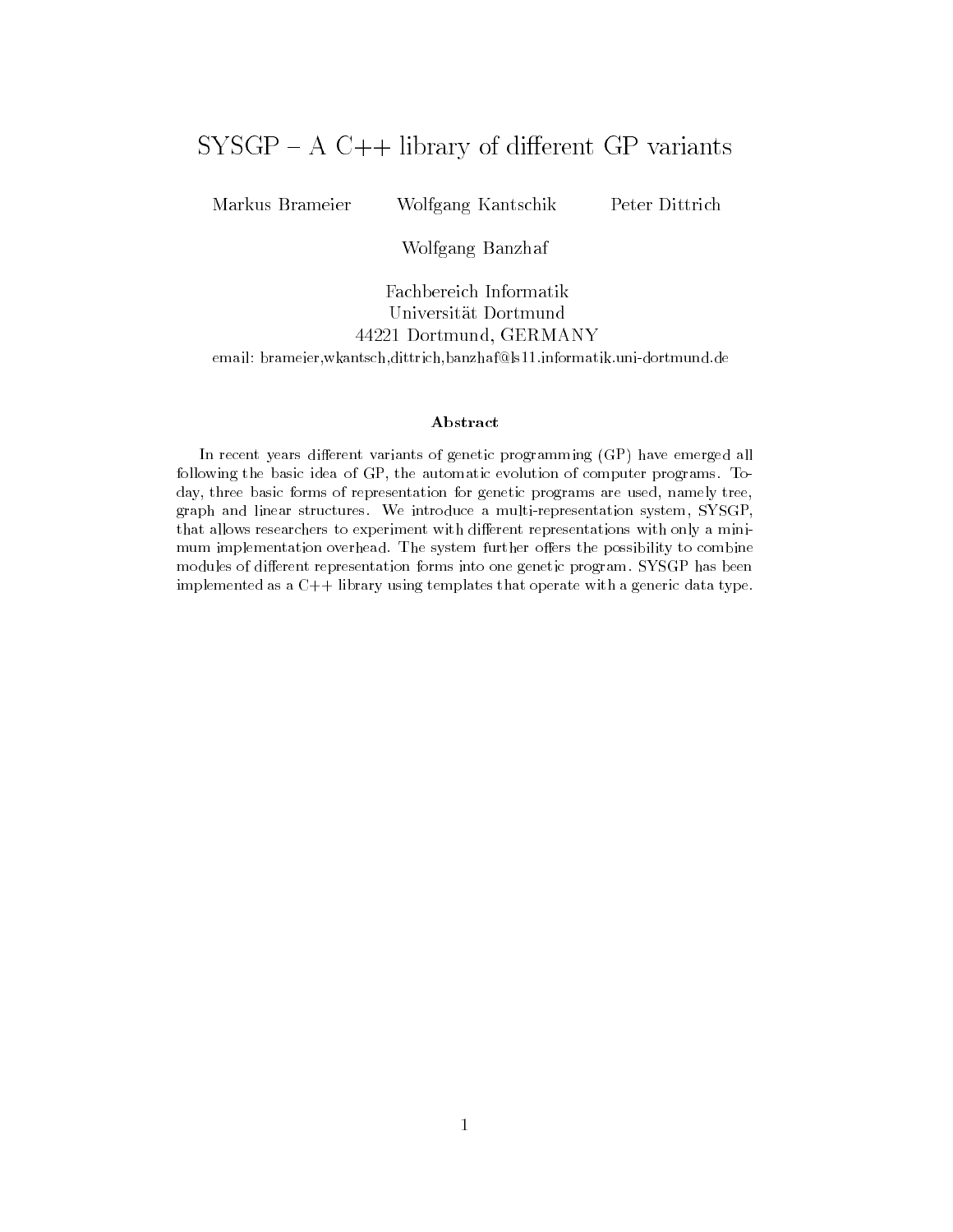#### **Introduction**  $\mathbf 1$

Genetic programming (GP) has been formulated by Koza originally as an evolutionary method for breeding computer programs in form of tree structures [5]. By applying mechanisms of natural evolution GP searches for the best program that represents a solution to a given problem. The major differences compared to other evolutionary methods like genetic algorithms [4] or evolution strategies [8] are that the genetic material in GP is executable and variable in size.

In the meantime, genetic programming has been applied to real problems in industry, finance, medicine, robotic control, image processing, speech recognition, and in other disciplines. Most applications demonstrate the abilities of GP in data mining, the discovery of regularities within large data domains, by evolving classiers or regression functions with sufficient generalization quality. Comparison to neural networks shows that GP displays a similar performance as neural nets, even with a relatively small number of generations [2].

In recent years, two new generic representations for genetic programs have been introduced into the area of genetic programming, graph and linear structure. It became clear that the methods of GP are not confined to the world of parse trees but can be applied to a variety of program representations with much success. For details of the present state of genetic programming, or for a more thorough introduction than Section 2 can provide, the reader is referred to our text book [1].

In contrast to this variety of GP, however, most publicly available GP systems deal with a single program representation only. SYSGP, the system introduced here, includes all three generic representation forms, i.e. trees, graphs and linear structures, such that it is possible now to apply different program representations to the same problem and to compare the results with a minimum of implementation overhead. Experimenting with different program representations is reasonable since for each representation form there exist problem domains that are more suitable than others.

Another feature of SYSGP is the potential for combination of different GP variants. A genetic program may consist of one or more main modules each using a local set of submodules. Main modules and submodules may belong to different representations. Thus, several types of combination are possible to choose from. The motivation for mixed representations is in exploiting the advantages of two or more representation forms for certain applications.

SYSGP is a library of several  $C++$  classes that offers all the elements of a genetic programming system. The library employs the ob ject oriented programming scheme. By inheriting new classes and overloading of existing functions it is easy to adapt the system to a specic application. A template-based implementation supports all types of data the genetic programs may operate with. The definition of data types and data manipulating functions is common for all three genetic representations. This should reduce the effort necessary to establish the same problem with different data types or representation types.

SYSGP has been developed at the University of Dortmund, Department of Computer Science, Chair of SYStem Analysis and is currently available on request from the authors. It is intended to become a public domain tool in the near future.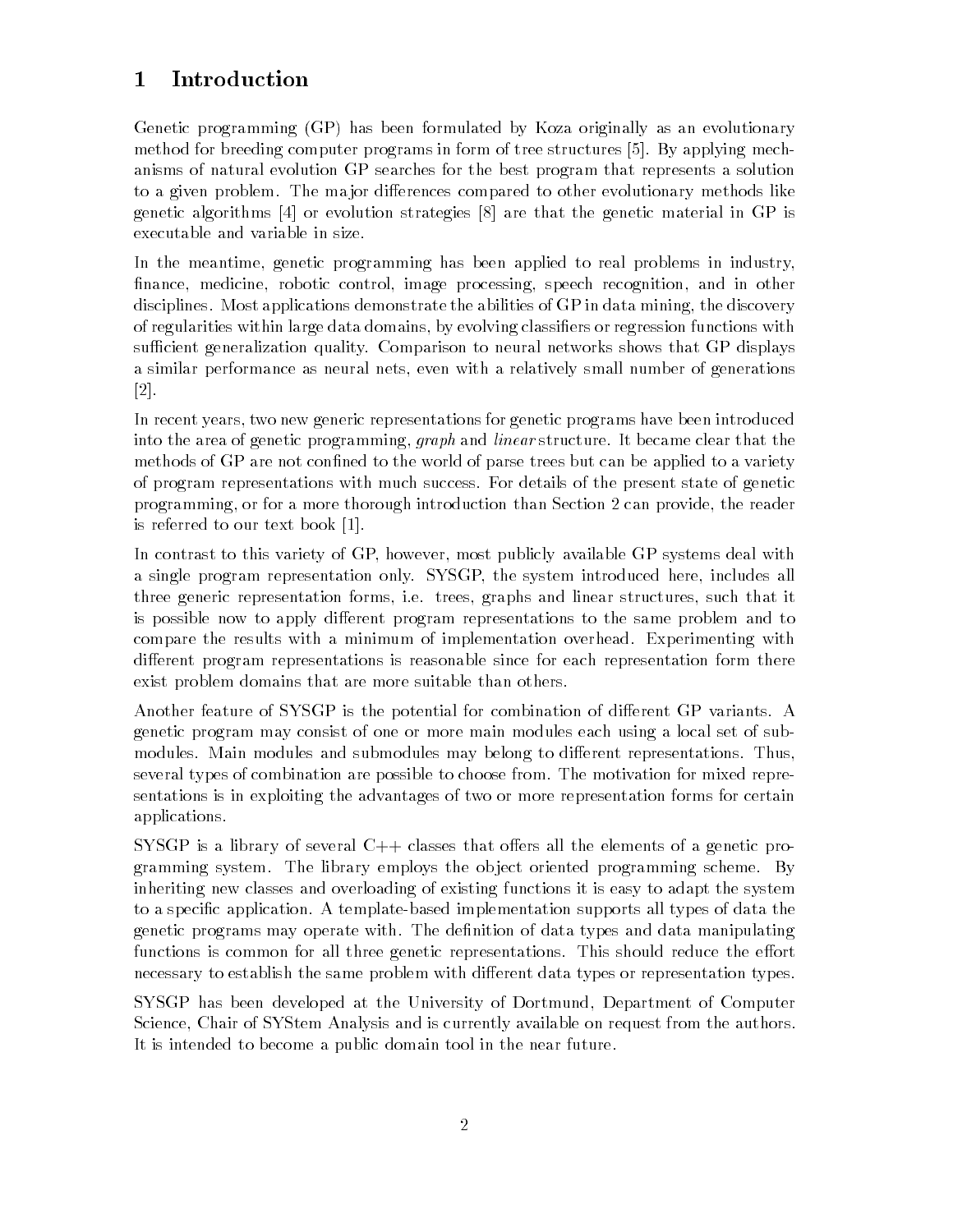#### Variants of Genetic Programming  $\overline{2}$

Evolutionary algorithms imitate mechanisms of natural evolution to optimize a solution towards a predefined goal. Genetic programming is the newest of four basic research subfields of evolutionary algorithms further including *genetic algorithms*  $[4]$ , evolution strategies [8] and evolutionary programming [3]. A general evolutionary algorithm may look like:

- 1. Create an initial population of individual solutions randomly.
- 2. Select individuals from the population based on a selection policy and compare them with respect to a fitness measure.
- 3. Modify only fitter individuals by the following genetic operators:
	- Identical reproduction
	- Exchange of a single unit in an individual (mutation)
	- Exchange of substructures between two individuals (recombination)
- 4. The individual with the best fitness represents the best solution found so far.

Genetic programming (GP) operates on computer programs as individuals. In contrast to other evolutionary methods, the individuals are of variable shape and size. Following Darwin's principle of natural selection the evolutionary process searches for a program that fits a set of *fitness cases* (i.e. input-output examples) best. The *fitness* of a genetic program derives from the error between the given outputs and the outputs predicted by the program.

The GP approach has been formulated originally using *tree* structures to represent the evolved programs. In recent years, the area of genetic programming has expanded considerably and now includes *linear* and *graph* representations as well. Each type of program representation differs in execution order, use of memory, and genetic operators. All these variants work without changing the basic idea of genetic programming, i.e. the evolution of computer programs. In the following subsections we describe the three GP representations in some more detail and in Section 3 we present some possible combinations of these representations.

### 2.1 Tree Representation

The earliest and most commonly used approach to genetic programming is the evolution of tree structures represented by variable length expressions from a functional programming language like LISP [5]. The inner nodes of these trees are functions that may have sideeffects while the leafs are terminals that represent input variables, constants or functions without parameters.

During evolution genetic operators, i.e. crossover and mutation, transform the genetic material in the population. The operators must guarantee syntactic closure, i.e. syntactically incorrect programs are not allowed to be generated. Figure 1 illustrates representation and recombination in tree-based GP. In each parent individual the crossover operator chooses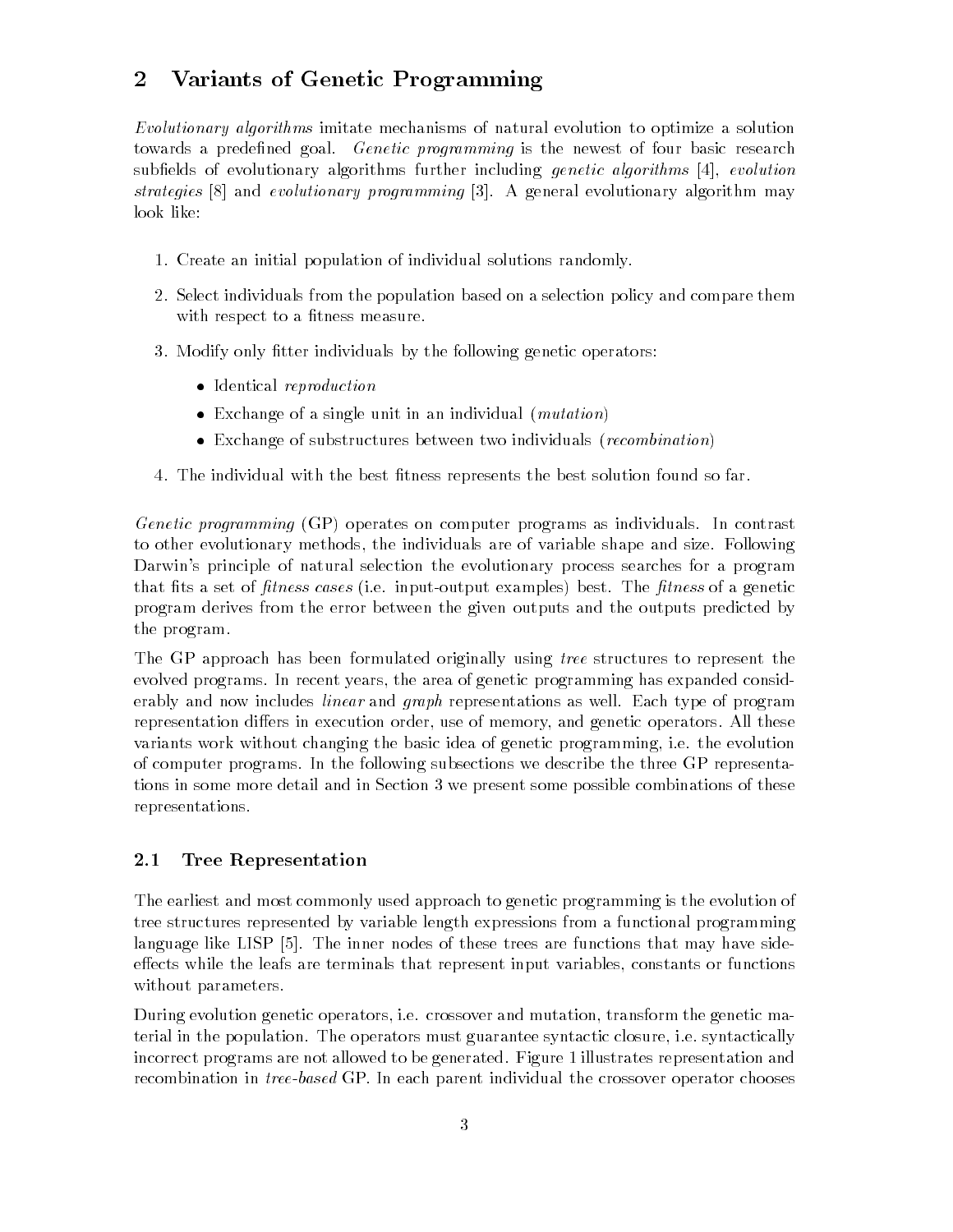a node randomly and exchanges the two corresponding subtrees. In general, the crossover points might be directed to inner nodes with higher probability than to terminal nodes. In SYSGP these probabilities can be adjusted respectively. The mutation operator exchanges constants, variables or functions with certain rates. Functions may be replaced either with functions expecting the same number of parameters only or with any function from the function set. In the second case subtrees need to be deleted or created respectively. The exchange of terminals for functions and vice versa is allowed optionally.



Figure 1: Program structure and crossover in tree-based GP

#### 2.2 Linear Representation

In *linear* GP the representation of the programs is a linear sequence of instructions. Its main characteristic in comparison to tree-based GP is that what is evolved are programs of an imperative language (like C), not expressions of a functional programming language (like LISP).

A radical form of linear GP, the evolution of machine code, has been introduced in [6] and further developed in [7]. This method, now called AIMGP (for Automatic Induction of Machine code by Genetic Programming) [1], uses machine code as individual programs which are manipulated as bit sequences in memory and directly executed without passing through an interpreter during fitness calculation. This approach results in a significant speedup compared to interpreting systems.

The implementation of linear GP in the SYSGP library represents an individual program as a variable length list of C instructions that operate on (indexed) variables or constants. In linear GP all operations, e.g.  $a = b * 2$ , implicitly include an assignment to a variable. After a program has been executed its output value(s) are stored in designated variables. This is in contrast to tree-based GP where assignments and multiple outputs had to be incorporated explicitly by using an extra indexed memory and special functions for its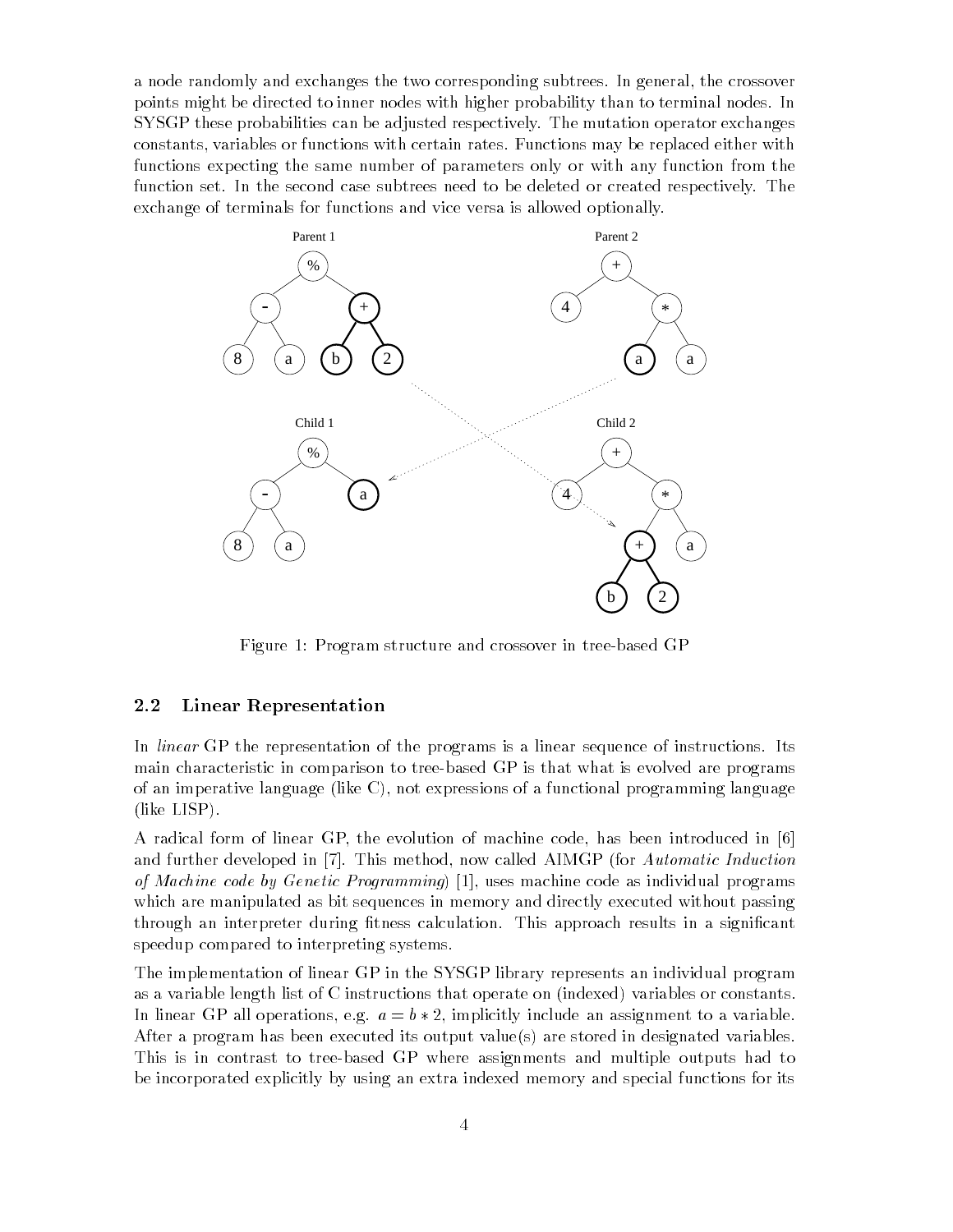manipulation. The number of allowed operands is not necessarily two and can be adjusted. In addition, conditional branch instructions exist that skip a variable (mutable) number of subsequent instructions if the condition is false.

Figure 2 illustrates the two-point crossover used in linear GP for recombining two parent individuals. A segment of random position and length is selected in each of the two parents for the exchange. If one of the children would exceed the maximum length, crossover with equally sized segments is performed. Crossover points only occur between instructions but not within. *Inside* the instructions the mutation operation ensures that only instructions with valid operators and valid ranges of variable indices and constants are created. Operators, variables and constants are exchanged with separate and user controlled rates. Note that exchange of a variable by a single mutation may have a significant effect on the program flow in linear GP [2].



Figure 2: Program structure and crossover in linear GP

### 2.3 Graph Representation

The graph structure is the newest program representation used in GP and has been introduced in [9]. In graph-based GP each program is constructed as an arbitrary directed graph of nodes, an indexed memory for (input) variables, and a stack (see figure 3). As an arbitrary directed graph of <sup>N</sup> nodes, each node can have as many as <sup>N</sup> outgoing edges. But the graph structure is more than nodes connected by edges indicating the possible flow of control.

Each node in the program has two parts, action and branching decision. The action part is either a constant or a function which will be executed when the node is reached during the interpretation of the program. Data is transferred among the nodes by means of a stack. An action function gets its inputs from (the top of ) the stack and puts its output onto the stack again. After the action of a node is executed, an outgoing edge is selected according to the branching decision. This decision is made by a *branching function* that determines the edge to the next node, while using the information held on the top of the stack, in memory or in a special branching constant. Hence, not all nodes of a graph are necessarily visited during an interpretation.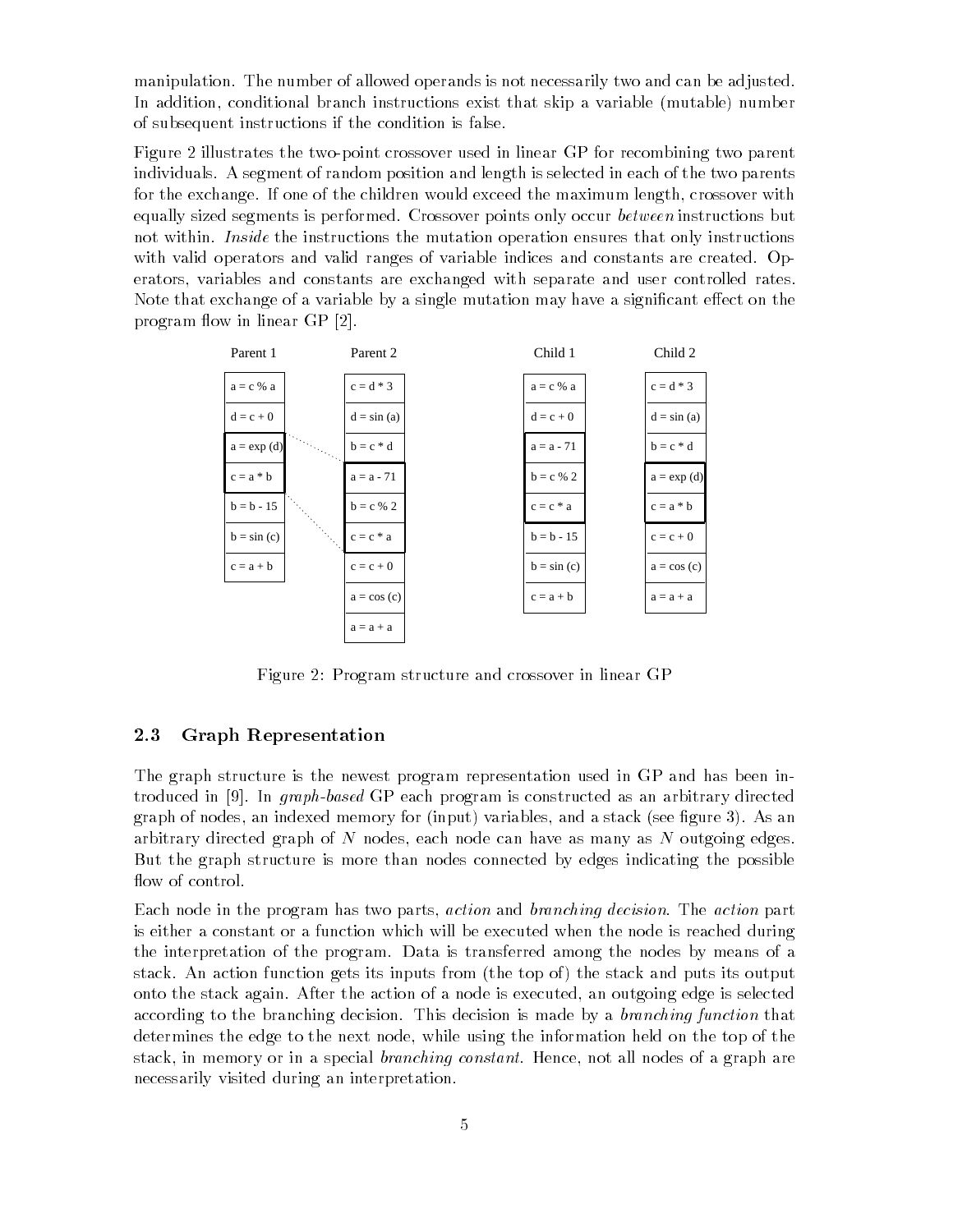Each program has two special nodes, a start and a stop node. The start node is always the first node to be executed when a program begins. When the stop node is reached, its action is executed and the program halts. Since the graph structure inherently allows loops and recursion, it is possible that the stop node is never reached during the interpretion. In order to avoid that a program runs forever it is terminated after a certain time threshold is reached. In SYSGP the time threshold is implemented as a fixed maximum number of nodes which can be executed in a program. If a program stops, its outputs are the current values residing in defined memory locations or on the stack.



Figure 3: Program structure and crossover in graph-based GP

The crossover operator combines the genetic material of two parent programs by swapping certain program parts. In graph-based GP crossover is more complicated than a simple exchange of single nodes. The following algorithm [9] is applied for recombination here:

- 1. Divide each parent graph into two node sets randomly.
	- Label all edges internal if they point to another node in the same set, or external otherwise.
	- Label nodes in each set as output if they are the source of an external edge and as intput if they are the destination of an external edge.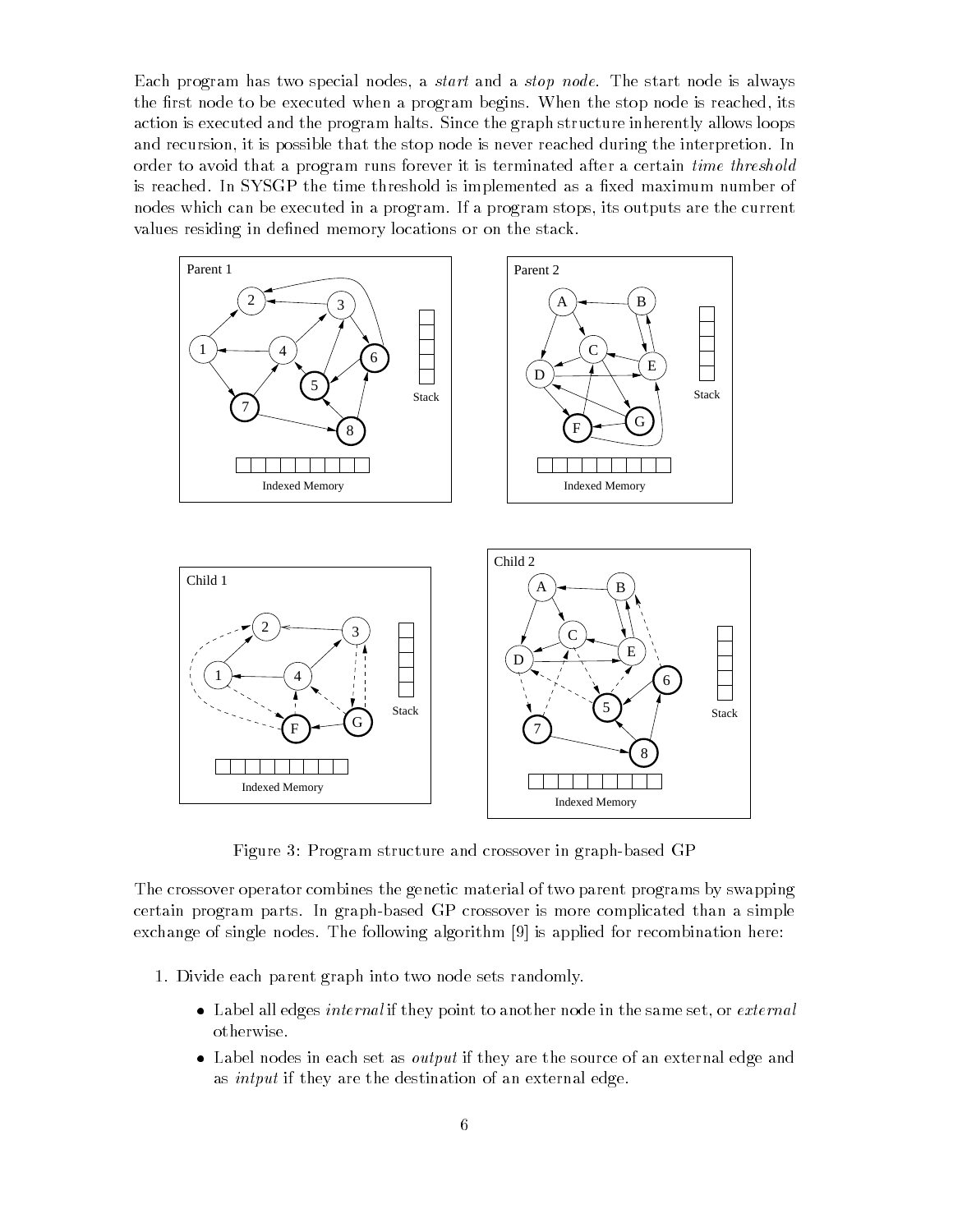- 2. Exchange one set from each graph.
- 3. Recombine so that all external edges in each fragment point to randomly selected input nodes in the other.

This method assures that all edges are connected in the two child graphs and that valid graphs are generated. Figure 3 shows a crossover example with this method.

The mutation operator selects a subset of nodes randomly and changes either action, branching decision, or outgrade with certain probabilities. The outgrade of a node is modied by adding or removing a single outgoing edge.

## 3 Combination of different Representations

Using subprograms in genetic programming allows problems to be solved hierarchically. A complex problem may be decomposed into simpler subproblems in suchaway that the overall solution is a combination of subsolutions that are reused several times. This can result in simpler and less complex solutions.

An individual in SYSGP may be composed out of one or more main programs each using a variable number of local subprograms (ADFs [5]). Main program(s) and subprograms are evolved in parallel while each module is built from a separate set of functions, variables and constants. The function set of a main program includes identiers of all its subprograms. For each module the *representation type* (see Section 2) can be choosen *arbitrarily* in SYSGP. As a result many *individual types* of configuration are possible. Figure 4 gives an example of an individual combining three representations.

A generic interpreter identifies the (representation) type of each component module in an individual and invokes the interpreter of the respective representation. The interpretation of an individual is reduced to the interpretation of its main program(s) while the interpretation of a main program branches to a subprogram if invoked by the main program. For all three representation types the interpretation of a subprogram works locally. The main program is only affected by the exchange of the input and output values just as executing a "normal" function from its function set (see Section 2). When the interpretation of a subprogram is terminated, the interpretation of the main program continues at the position where the execution of the subprogram had been initiated. If more than one main program is used the results of the overall interpretation are stored in an output vector.

Furthermore, a generic crossover operator and a generic mutation operator exist for individuals, both invoking the operators of the respective module representations. The crossover operator performs a variable number of crossover operations between two component modules of the same position. (Each module is given a fixed position index in an individual.) For both, main modules and submodules, the probability of crossover can be adjusted separately. The mutation operator changes a variable number of main programs and a variable number of subprograms with certain probabilities as well.

The benefit of mixed representations in general is that they allow to combine the advantages of several representation forms. In this context the combinations discussed above allow subproblems to be solved by modules of another representation as is used for the main program.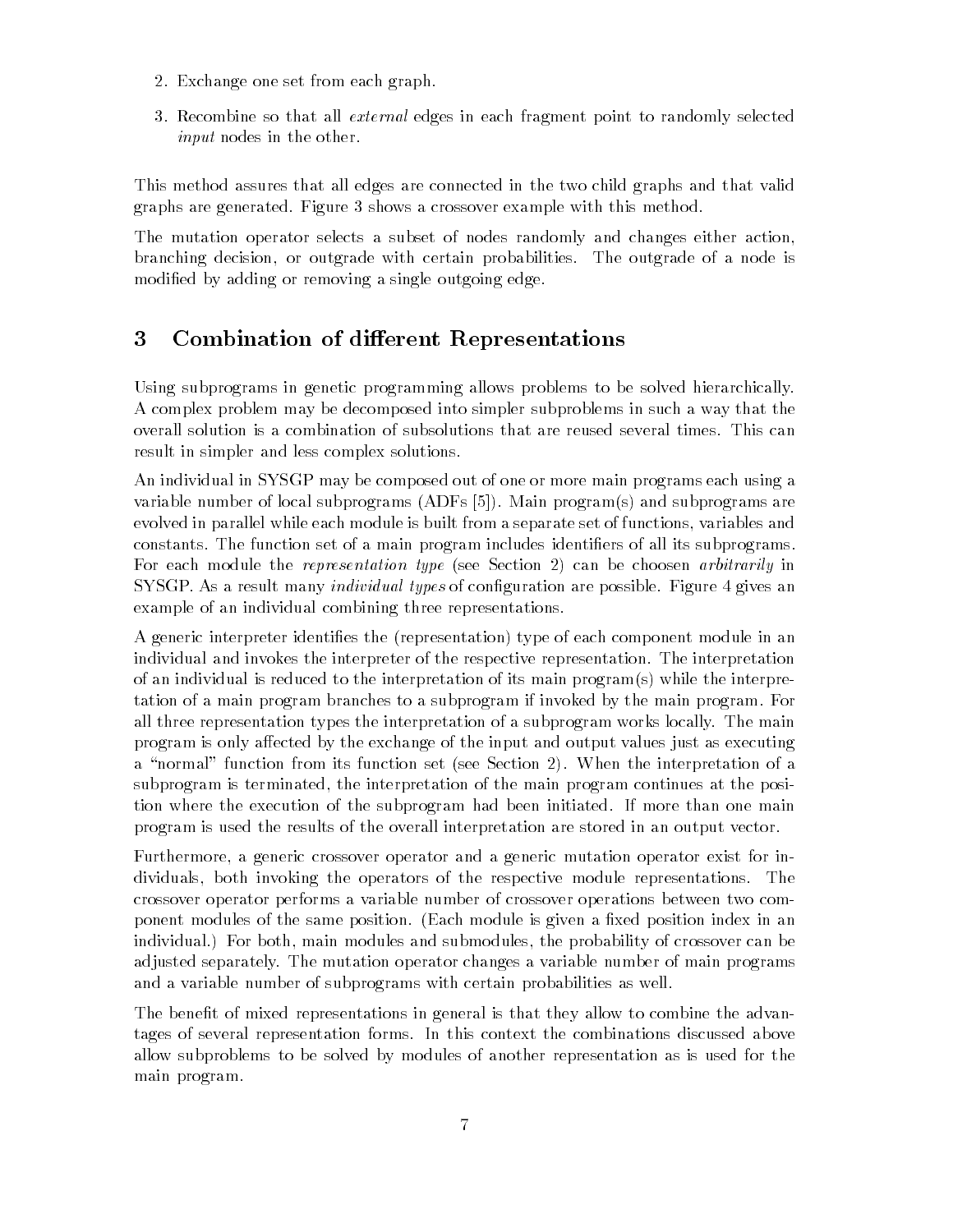

Figure 4: Example of an individual with mixed representation

## 4 Implementation

SYSGP requires the user to create his/her own GP system using the components offered by the numerous classes and functions of the library. In this way especially the evolutionary algorithm and the fitness function offer high flexibility.

All classes and global functions of the SYSGP library are templates operating with a generic data type  $(T)$  which is defined by the user. This abstraction allows any data type to be used for variables and constants in genetic programs. Further, the function set can be defined *independently* from the representation type, i.e. there is only one set used by all representations. The common function set that is predened in SYSGP includes arithmetic operators, conditional branches, trigonometric and exponential functions.

```
template <class T> add(SYSGP_Interpret<T>);
```

```
SYSGP_Op<T> Add(add, "+", Min, Max);
```
The preceding code gives an example for a function definition in SYSGP. All functions have to return an object of type T and expect a (representation specific) interpreter of class  $SYSGP\text{-}Interpret$  as parameter. Additionally, an operator object of type  $SYSGP\text{-}Op$ has to be created for every function holding the function itself (add here), its symbol name and the minimum and maximum number of parameters allowed. This ob ject is inserted into the function set SYSGP OpSet.

A graphical user interface (GUI) has been developed for SYSGP in order to make the initialization and controll of runs more comfortable. An integrated visualization component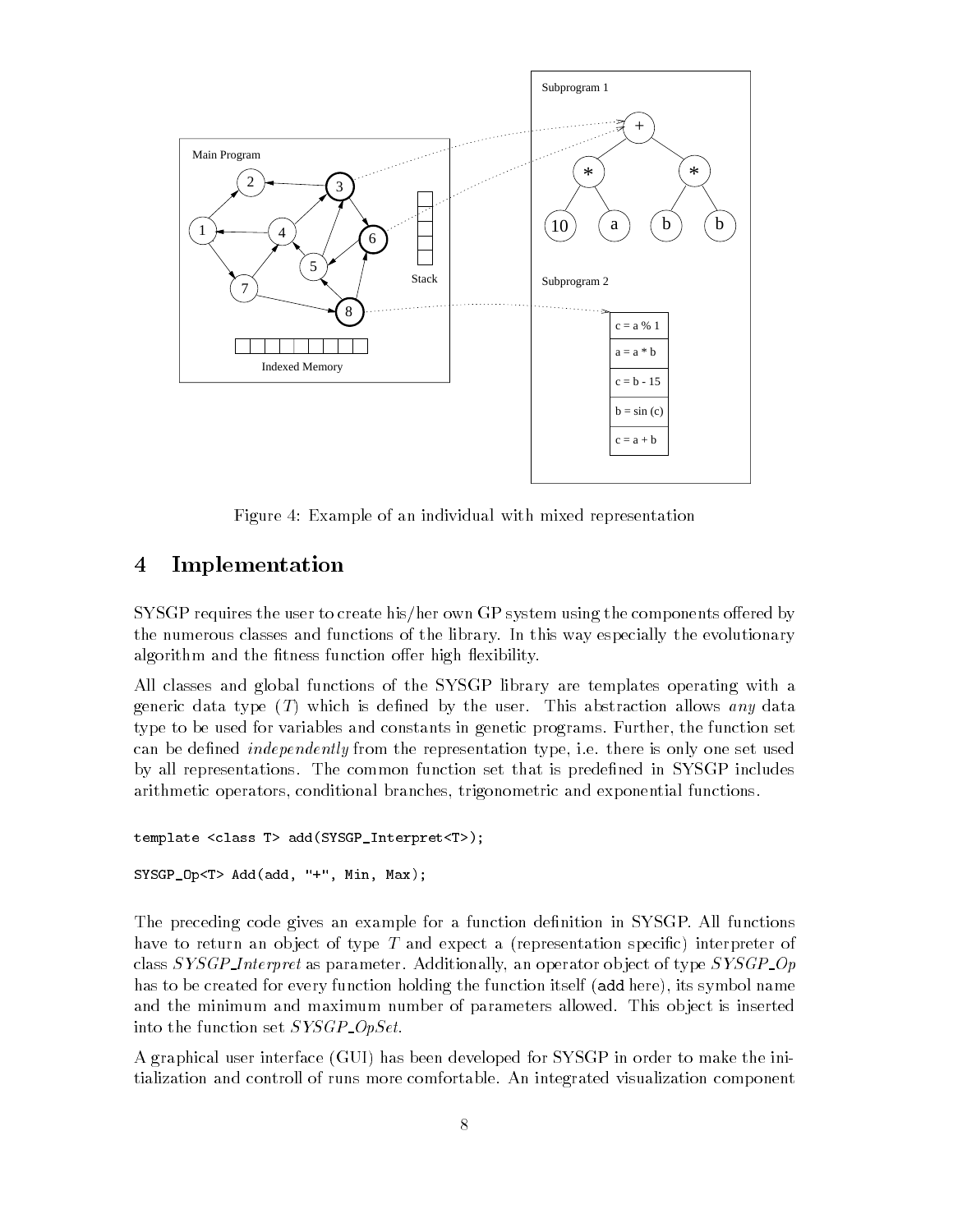documents statistical results graphically during runtime. Some further features of SYSGP that have not been mentioned yet include:

- 4 selection methods: tness proportional selection, tournament selection, (; ) strategy and  $(\mu + \lambda)$  strategy (adopted from evolution strategies [8])
- steady state GP (optional)
- multiple populations (demes) with variable topology and migration strategy
- loading and saving of runs
- comfortable management of system parameters
- to the statistical analysis for statistical analysis of the statistical analysis of the statistical analysis o



Figure 5: Class hierarchy of the SYSGP library

Figure 5 shows the class hierarchy as implemented in the SYSGP library. Compatibility to other libraries is granted by a global name space concept that encapsulates all global definitions through a common name prefix  $(SYSGP$  here). The population class  $SYSGP$ -Pool is a template class holding objects of any type (here  $SYSGP\_Ind$  or  $SYSGP\_IndSet$ ). Individual objects of type *SYSGP Ind* are composed of objects from the general representation class SYSGP\_Prq or from any inherited representation class. An *individual* includes one main program with local subprograms of arbitrary representation. Class SYSGP IndSet combines several individual ob jects into one super individual. All node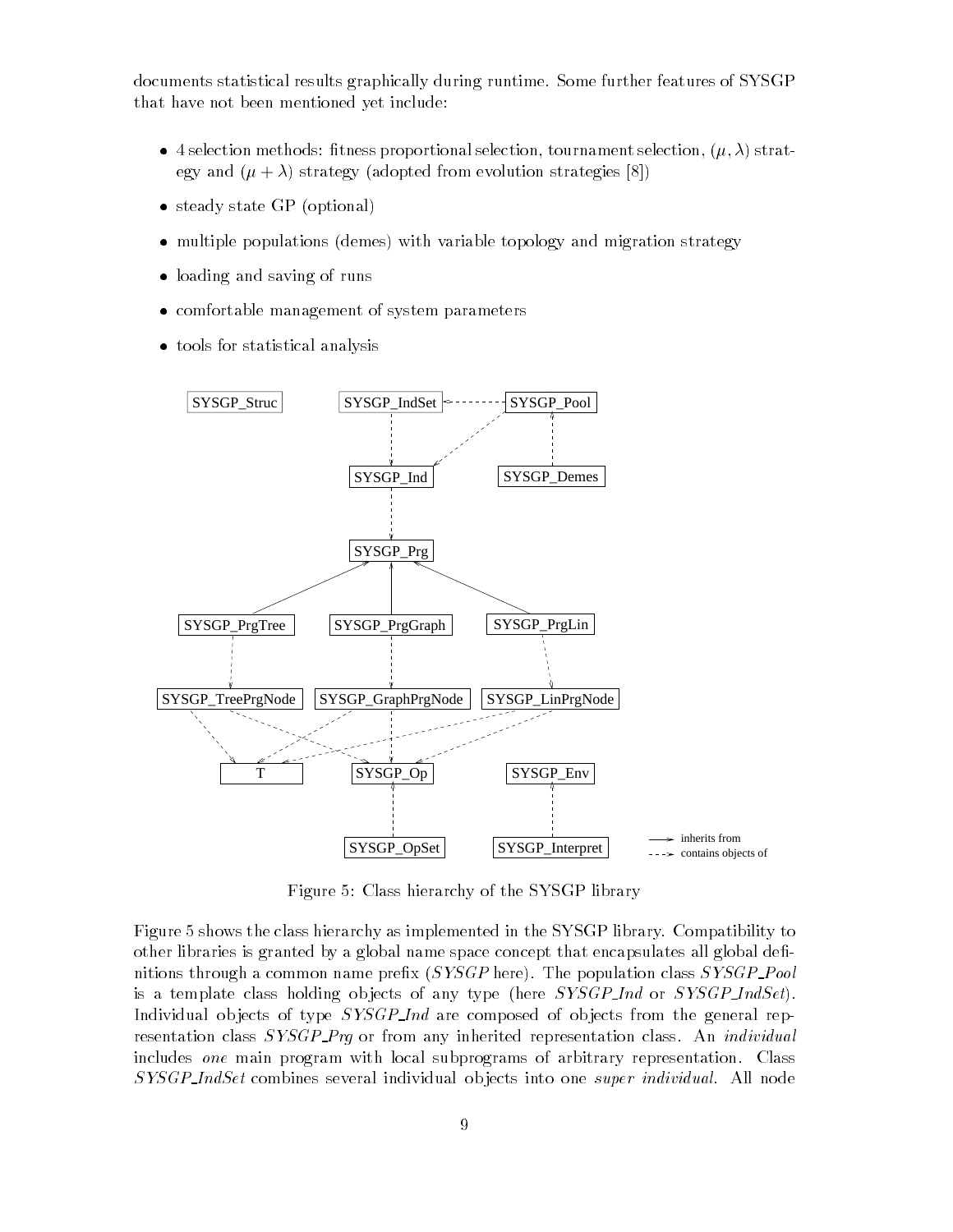classes ( $SSGP\_\text{X}\_\text{Pq}$ Node) either contain an instance of the operator class  $SYSGP\_\text{O}$  or the data class  $T$ . The stack and/or the indexed memory used by the different interpreters are hold in the enviroment class SYSGP\_Env. Finally, class SYSGP\_Struc stores all controll parameters of the system including common and representation specic parameters.

### 5 An Example

Each representation form has different advantages and problems exist for which it is better suited. In order to demonstrate that it is reasonable to experiment with different representations we apply all three GP variants to the same problem here, a symbolic regression of the sinus function. In general, symbolic regression problems deal with the approximation of a set of n numeric input-output relations  $(x, y)$  by a symbolic function. The evolved programs should produce an output as close as possible to  $y$  if the input is  $x$ . The fitness of an individual program  $p$  can be defined here as the square error between all given outputs y (here  $y = sin(x)$ ) and the predicted outputs  $p(x)$ :

$$
fitness(p) = \sum_{i=1}^{n} (p(x_i) - sin(x_i))^2
$$

The *generalization quality* of a genetic program depends on its ability to induce a continuous function from the *n* fitness cases (training set). Generalization is monitored during the evolutionary process by testing the currently best individual on a set of n unknown input-output examples (validation set). On our sample runs, training and validation set hold 50 uniformly distributed examples with input range  $[0,2\pi]$  each.

All variants of GP have been configured without using subprograms, with a population size of 1000 individual programs and a maximum crossover and mutation rate of 100%. The common function set holds arithmetic operators  $(+ - *')$  only.



Figure 6: Best approximation found by each variant.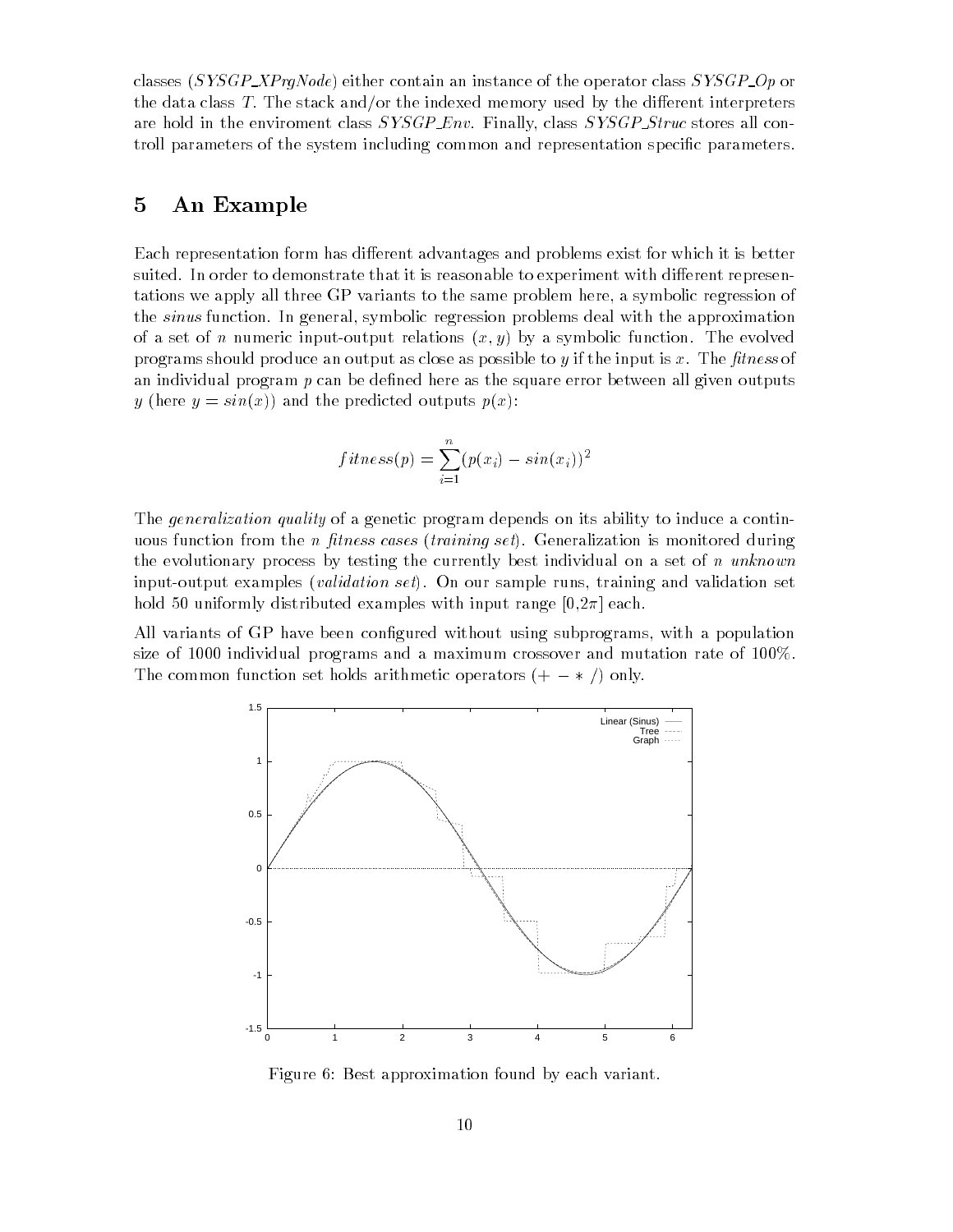

Figure 7: Best fitness of each variant



Figure 8: Best validation error of each variant

Figures 7 and 8 show fitness progress and generalization (validation) error for the best individuals over time (in generations). For each representation the results of 20 runs have been averaged. One can see that linear and tree-based GP outperform graph-based GP in fitness and generalization quality for the specific regression problem under consideration. Graph-based GP is generally more suitable for classications than for regression tasks. After 300 generations best fitness and validation error come closer to zero for linear GP than for tree-based GP. Actually, best fitness zero has been observed several times with linear GP but never with tree-based GP. In contrast to that tree-based GP runs converge faster at the beginning. It is further interesting to note that the progress in tree-based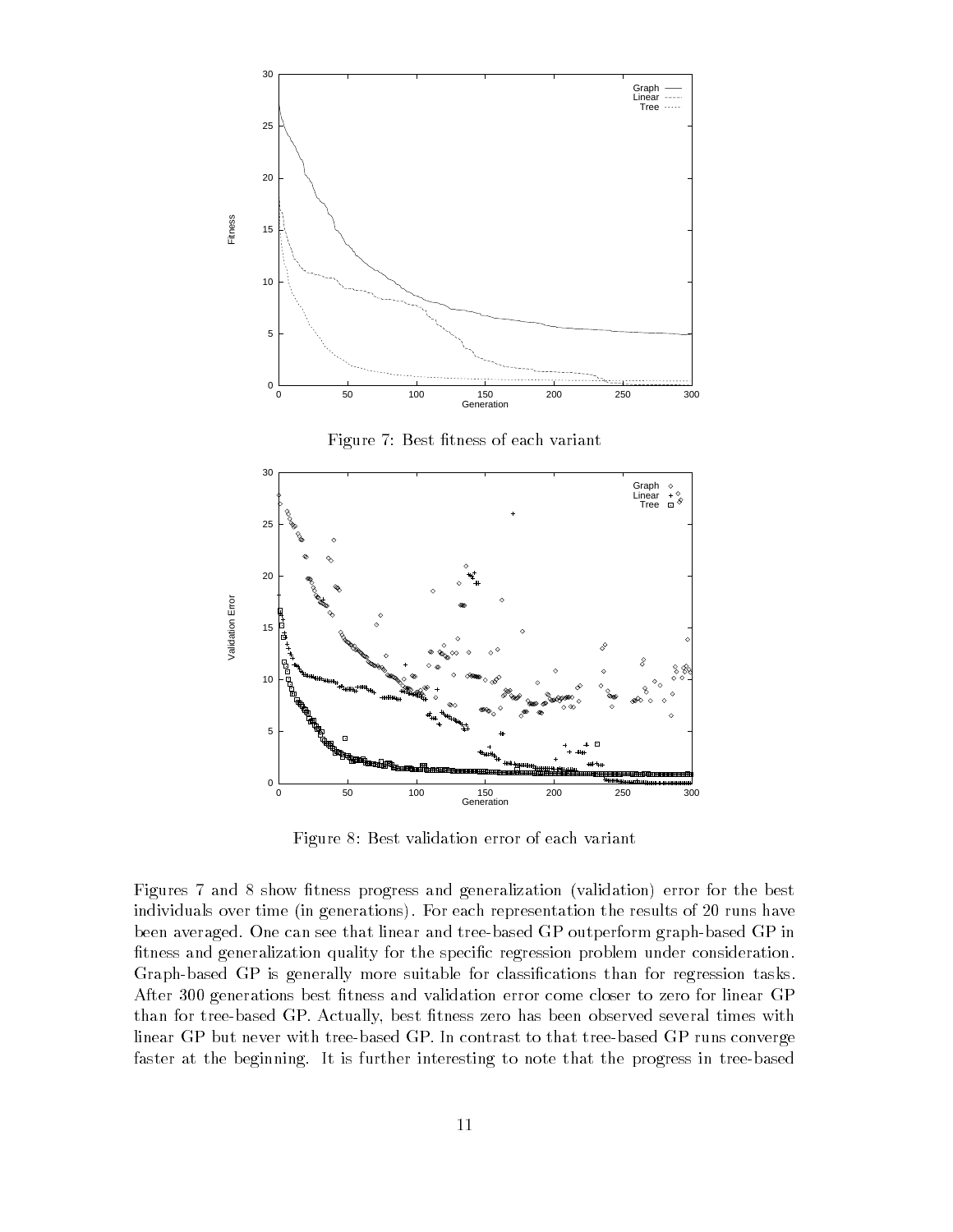and graph-based GP is rather continuous while linear GP processes more stepwise.

Figure 6 graphically shows a comparison of the best approximations found by the different GP variants for 200 *unknown test inputs*. The best result for graph-based GP differs signicantly from the optimum while tree-based GP comes very close to the real sinus function. Linear GP has even been so successfull here that there is no difference from the optimum visible.

We would like to point out that this simple demonstration is not intended to argue for or against a certain kind of genetic programming. It just should give a motivation for experimenting with different variants when applying GP to a certain problem.

#### 6 6 Summary and Future Work

We have introduced a multi-representation system that incorporates three variants of genetic programming  $-$  tree-based, graph-based and linear GP. We have described the different GP representations and possible forms of combination in an individual. Finally, all main GP variants have been demonstrated using the same example problem.

The most signicant features of SYSGP can be summarized as follows:

- 3 basic representations for genetic programs
- combination of dierent representations
- generic data territorial territorial de la construcción de la construcción de la construcción de la construcció
- general den in the function of the function  $\mathcal{L}_{\mathcal{A}}$

The class structure of SYSGP allows new representations to be added easily. In future versions other evolutionary methods like genetic algorithms or evolution strategies might be integrated. It is expected that a simultaneous evolution of the vector representation can be useful for certain applications, especially if parameters are to be optimized during the evolutinary process.

## Acknowledgements

This research was supported by the Deutsche Forschungsgemeinschaft, Sonderforschungsbereich 531, pro ject B2.

## References

[1] W. Banzhaf, P. Nordin, R. Keller and F. Francone (1998) Genetic Programming  $-An$ Introduction. On the automatic Evolution of Computer Programs and its Application. dpunkt/Morgan Kaufmann, Heidelberg/San Francisco.